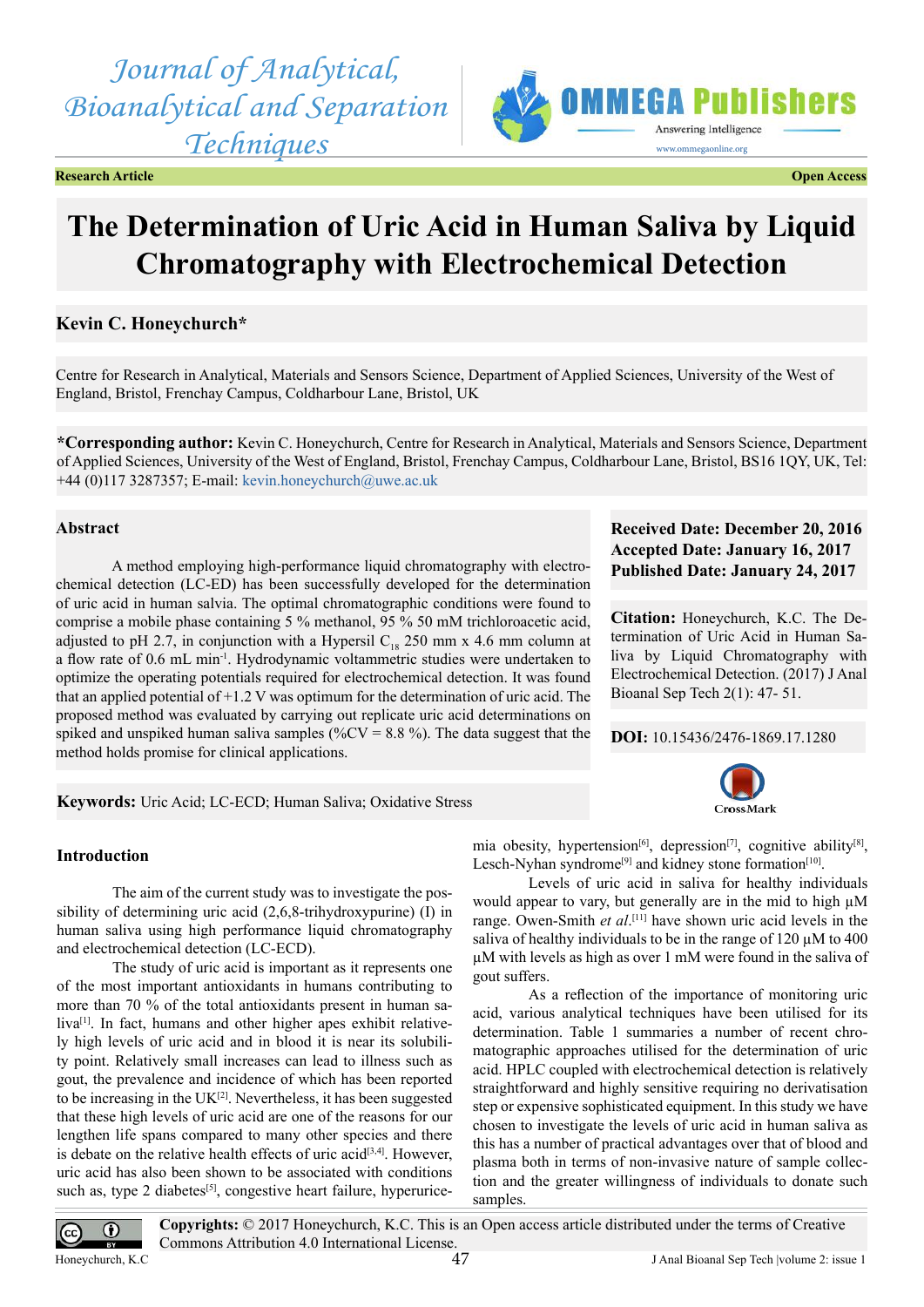Our present proof-of-concept study was divided into three parts. Initially, we optimized the HPLC conditions needed for the separation of uric acid on a  $C_{18}$  reversed-phase column and optimized the electrochemical conditions required via hydrodynamic voltammetry. Finally, we investigated the possibility of using the optimized system for the determination of uric acid in human saliva samples.



# **Experimental**

## **Chemicals and Reagents**

All standard reagents were purchased from Fisher Scientific or BDH and used as received. Deionised water was obtained from a Purite RO200-Stillplus HP System, (Purite, Oxon, UK). Uric acid was obtained from Sigma Aldrich (Poole, Dorset, UK). Stock solutions were made by dissolving the required mass in 20 mM NaOH. Human saliva was obtained from a healthy volunteer after fasting for one hour.

## **Apparatus**

Cyclic voltammetry (CV) was performed with a Sycopel Scientific AEW2 potentiostat interfaced to a PC for data acquisition and processing using the Electrochemistry Program version 3.00 (both Sycopel Scientific Ltd, Tyne and Wear, UK).

# **High-Performance Liquid Chromatography**

HPLC studies were undertaken using a system consisting of an IsoChrom pump (Spectra Physics), with a 250 mm x 4.6 mm Hypersil Hypurity  $C_{18}$ , 5 µm column connected to a 7125 valve manual injector fitted with a 50 µL sample loop (Rheodyne, Cotati, CA). Sample extracts were analyzed using a mobile phase consisting of 50 mM trichloroacetic acid, adjusted to pH 2.7 with sodium hydroxide modified with 5 % methanol at a flow rate of 0.6 mL min-1.

# **Electrochemical Detection**

The detector cell was obtained from BAS (Congleton, Cheshire, U.K.) The cell consisted of a two-piece thin-layer cell, formed from an upper Teflon block containing a glassy carbon electrode (3 mm diameter), and a bottom steel block serving as the pseudo reference/counter electrode. Teflon gaskets were purchased from BAS. An EG&G Princeton Applied Research (Princeton, NJ) model 362 scanning potentiostat was used to control the potential at  $+1.2$  V versus the pseudo reference counter steel electrode. Chromatograms were recorded using a Siemens Kompenosograph X-T C1012 chart recorder.

# **Hydrodynamic Voltammetry (HDV)**

HDV was performed by injecting fixed volumes of a standard solution of uric acid and varying the applied potential between  $+ 0.5$  and  $+ 1.5$  V. HDVs were constructed by plotting the recorded peak current for a fixed concentration against the applied potential. The optimum potential was determined from the position of the plateau of the hydrodynamic wave.

|                                                                    | Sample                                   | <b>Detection Limit</b>                                             | <b>Linear Range</b>                                                                       | <b>Analytical Technique</b>                                                                              | Reference |
|--------------------------------------------------------------------|------------------------------------------|--------------------------------------------------------------------|-------------------------------------------------------------------------------------------|----------------------------------------------------------------------------------------------------------|-----------|
| Uric acid                                                          | Human urine<br>and saliva                | $0.21$ ng                                                          | 0.7-100 ng of UA $(0.07-10)$<br>mg/L, taking into account the<br>sample volume injected). | LC/MS. Anion exchange chroma-<br>tography.                                                               | $[14]$    |
| Uric acid                                                          | Human saliva                             | 3 nM for amperomet-<br>ric and 6 nM for cou-<br>lometric detection | 60 to 6000 nM                                                                             | Reversed-phase HPLC with elec-<br>trochemical detection.                                                 | $[15]$    |
| Uric acid, salivary<br>peptides histatins 1,<br>3, 5 and statherin |                                          |                                                                    |                                                                                           | HPLC with diode-array detection.                                                                         | $[16]$    |
| Uric acid                                                          | Serum                                    | $0.032$ ng                                                         | $6.0$ to 200 mg/kg                                                                        | Isotope dilution coupled with liq-<br>uid chromatography/mass spec-<br>trometry electrospray ionization. | $[17]$    |
| Uric acid                                                          | Human urine                              | $0.02$ mg/L                                                        | $0.25$ to $100$ mg/L                                                                      | Ion-exclusion column using water<br>as mobile phase. UV detection at<br>254 nm.                          | $[18]$    |
| Uric acid                                                          | Gout patients'<br>plasma<br>and<br>urine | $0.5 \mu$ g/mL                                                     | 5 to 200 $\mu$ g/mL                                                                       | Microemulsion<br>electrokinetic<br>chromatography.                                                       | $[19]$    |
| Uric acid                                                          | Human urine                              | $0.5 \mu g/L$                                                      | $0.10$ to 20 mg/L                                                                         | Ion chromatography with conduc-<br>tivity detection.                                                     | $[20]$    |
| Uric acid                                                          | Dental calculi                           | $\overline{\phantom{a}}$                                           | $- -$                                                                                     | LC/MS                                                                                                    | $[21]$    |
| Uric acid                                                          | Human urine                              | $0.3 \mu M$                                                        | 1 to 100 $\mu$ M                                                                          | Flow injection analysis with UV<br>detection at 735 nm based on the<br>reduction of Prussian Blue.       | $[22]$    |

**Table 1:** HPLC and related approaches to the determination of uric acid in human saliva and human body fluids.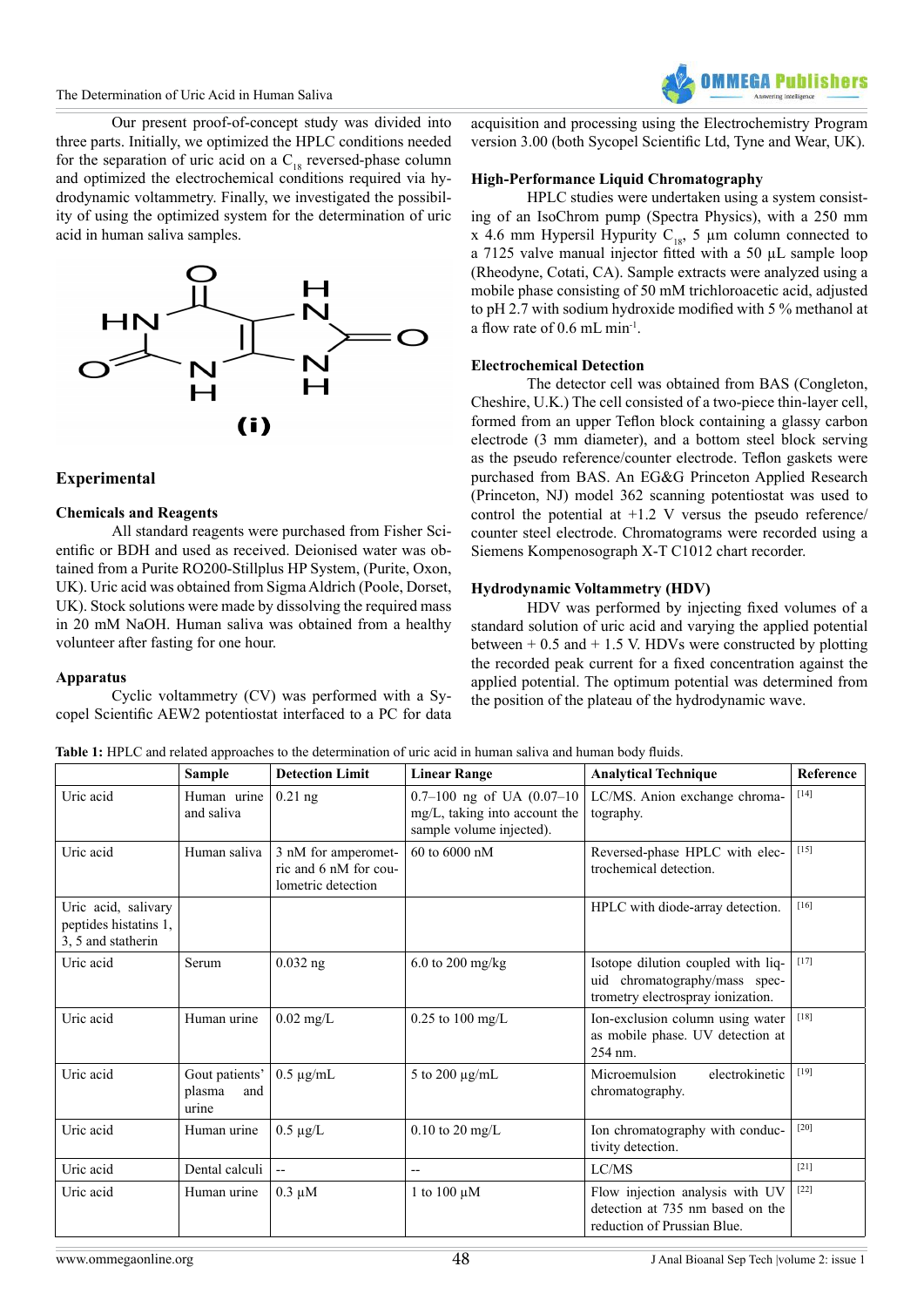#### The Determination of Uric Acid in Human Saliva

#### **Sample Preparation**

Approximately 1 to 2 mL of human salvia was collected from a healthy human volunteer in a 2 mL Eppendorf tube. This was sonicated for 15 minutes to destroy any cells that could be present<sup>[12,13]</sup>. A suitable aliquot of this was diluted ten times in mobile phase and then syringe filtered (PTFE, 0.2 µm). The resulting solution was then introduced to the LC-ECD system. Quantification was achieved by external calibration.

## **Results and Discussion**

#### **Liquid Chromatographic separation of Uric Acid**

Initial studies were made using a mobile phase consisting of 50 mM phosphate pH 3.0 buffers with 0.1 % EDTA at a flow rate of 1.0 mL/min. Under these conditions uric acid was found to co-elute with reduced glutathione (GSH). Milton and Trevithic[k\[23\]](#page-4-20) utilised a mobile phase of chloroacetic acid and trichloroacetic acid (TCA) adjusted to pH 2.7, modified with 2 % methanol, for the determination of GSH in vertebrate lens fluid. It was believed that a similar approach could be used to separate GSH and uric acid. The pka values of uric acid and GSH are known to be 3.89 and 2.12 respectively, hence at pH 2.7, GSH would be expected to be in its ionic from, and hence from an ion pair with trichloroacetic acid. However, under the same conditions, uric acid would not be ionised, and so not form an ion-pair with the trichloroacetic acid, allowing for a mechanism to separate the two analytes. Investigations showed that an organic modifier concentration of 2 % methanol was insufficient to stop collapse of the stationary phase and so was increased to 5 % and consequently a mobile phase of 5 % methanol, 95 % 50 mM TCA adjusted to pH 2.7 was found to optimal, and was used in further studies.



**Figure 1**: Hydrodynamic voltammogram of uric acid.

#### **Hydrodynamic Voltammetric Studies**

The electrochemical behaviour of uric acid has been understood for some time $[24]$ . It is known to undergo an irreversible  $2e$ ,  $2H<sup>+</sup>$  oxidation to form the corresponding unstable 4,5-diol, which then hydrolyses to the electrochemically inactive allantoin. To identify the optimum applied potential required for the determination of uric acid hydrodynamic voltammograms were constructed over the potential range  $+ 0.5$  V to  $+ 1.4$  V. Figure 1 shows the resulting HDV for uric acid. Uric acid was found to give a potential dependant response between  $+ 0.5$  V and  $+ 0.75$  V, with current response above this potential forming

two plateaus between  $+ 0.80$  V and  $+ 1.0$  V and  $+ 1.0$  V and  $+$ 1.4 V. Consequently, an applied potential of + 1.2 V was used in further investigations.

## **Effect of Flow Rate**

Studies have demonstrated that the sensitivity of an amperometric detector is dependent on flow rate<sup>[25]</sup>, and the effects of this parameter were studied over the range 0.1 mL min -1 to 1.0 mL min-1 (Figure 2). Peak height was seen to increase with flow rate from 0.1 mL min<sup>-1</sup> to 0.6 mL min<sup>-1</sup>; beyond on this value peak height became independent of the flow rate. Below flow rates of 0.4 mL min-1, the current response moved from amperometric to approaching more coulometric values. However, using such low flow rates resulted in excessively long retention times, and hence further studies were undertaken using a flow rate of  $0.6$  mL min<sup>-1</sup> as this gave the best balance between sensitivity and chromatographic performance.



**Figure 2:** Effect of flow rate on peak height  $\bullet$  and peak area ▲ for uric acid. Chromatographic conditions: 95 % TCA pH 2.7, 5 % methanol,  $+1.2$  V.

#### **Studies of Possible Interferences**

Paracetamol, aspirin, salicylic acid, caffeine, xanthine, hypoxanthine, L-ascorbic acid, L-cysteine, urea, phenyl red, tyrosine, indole and reduced glutathione (GSH) were investigated as possible interferences under the optimized LC-ECD parameters. Paracetamol, indole, L-cysteine, xanthine, hypoxanthine and L-ascorbic acid were found to give oxidative responses, at concentrations of 0.1 mM. However, these were removed from the retention times of uric acid, and hence did not interfere.

#### **Calibration Plot, Limit of Detection, and Precision**

Standard solutions containing uric acid in the concentration range 0.0 - 1.0 mM were prepared in mobile phase and determined by the optimized LC-ECD procedure. The calibration plot (figure 3) was found to be linear from 3.4 ng to 2.8 µg, injected on column with a slope of 2.761 nA/ng, with an  $\mathbb{R}^2$  value of 0.9987 for uric acid. The limit of detection was calculated by making replicate current measurements at the appropriate retention times uric acid ( $n = 5$ ) for a blank solution; the detection limit based on three times the mean of these measurements gave a value of 1.0 ng on column.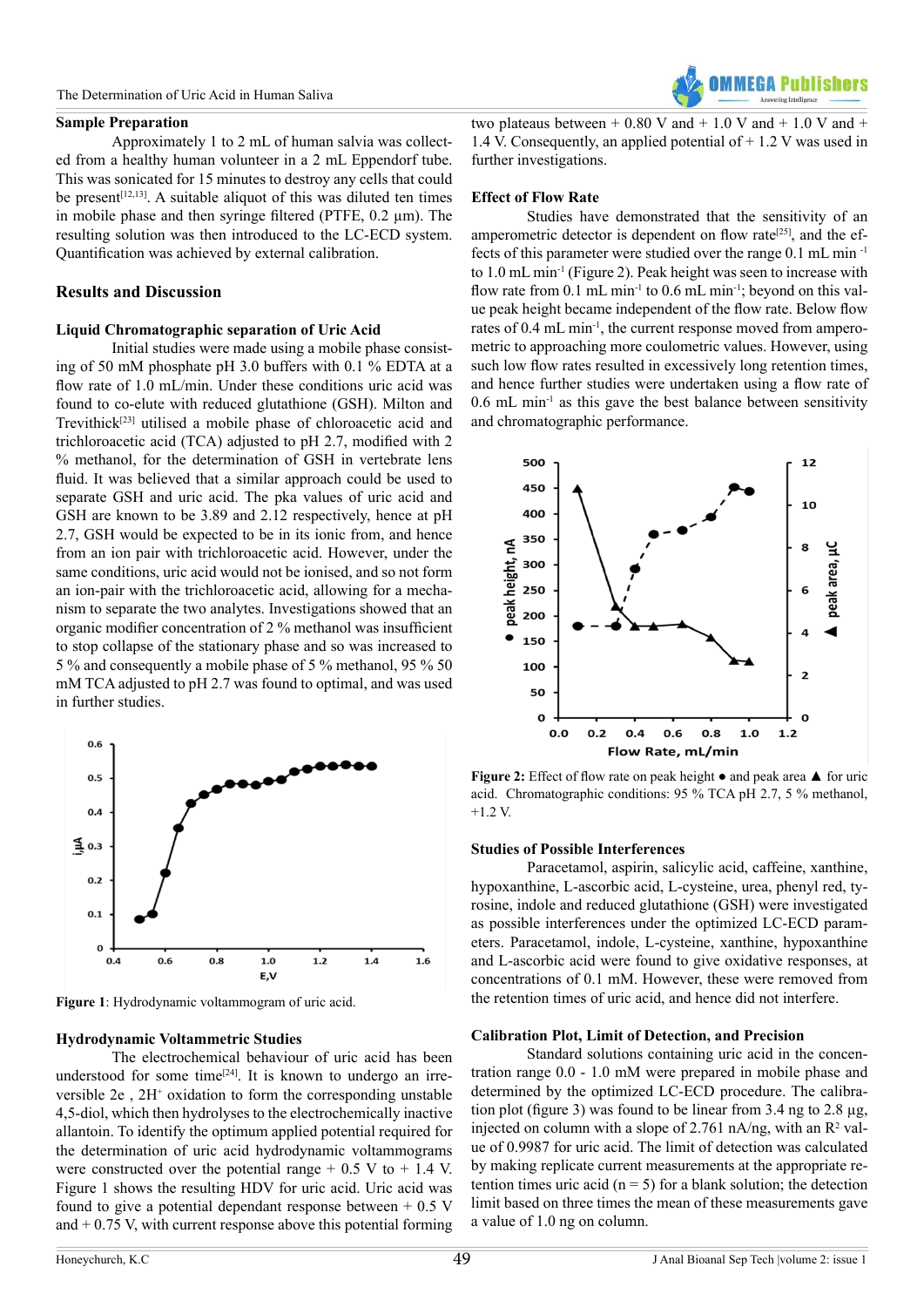





**Figure 3:** Calibration curve for uric acid. Chromatographic conditions: 95 % TCA pH 2.7, 5 % methanol, 0.6 mL min-1, +1.2 V.

## **Analytical Application**

To assess the performance of the LC-ECD, seven replicate determinations of uric acid in spiked and unspiked human saliva samples were undertaken. Aliquots of the saliva were prepared using the procedure described in the sample preparation section. Quantification was achieved by external calibration. Figure 4 shows representative chromatogram of an unadulterated human saliva extract. Uric acid  $(RT = 7.9 \text{ min})$  were well resolved from other endogenous saliva components and a mean uric acid concentration of 234.5  $\mu$ M (% CV = 4.1 %) was found. Recoveries and precision gained for a 120 µM uric acid fortification of the original sample are summarized in Table 2. The method can be seen to give reliable data at the concentrations investigated here.



**Figure 4:** Representative chromatogram of an unadulterated human saliva sample obtained by LC-ECD. Chromatographic conditions: 95

| % TCA pH 2.7, 5 % methanol, 0.6 mL min <sup>-1</sup> , +1.2 V. UA = uric acid. |  |
|--------------------------------------------------------------------------------|--|
| <b>Table 2:</b> Precision and recovery data for uric acid in human saliva.     |  |

| <b>Uric Acid</b> |            |           |           |            |
|------------------|------------|-----------|-----------|------------|
|                  | Native, µM | Added, µM | Found, µM | % Recovery |
| 1                | 234.5      | 120.0     | 357.3     | 102.3      |
| 2                | 234.5      | 120.0     | 347.3     | 94.0       |
| 3                | 234.5      | 120.0     | 347.3     | 94.0       |
| 4                | 234.5      | 120.0     | 347.3     | 94.0       |
| 5                | 234.5      | 120.0     | 347.3     | 94.0       |
| 6                | 234.5      | 120.0     | 327.5     | 77.5       |
|                  |            |           | mean      | 92.6       |
|                  |            |           | sd        | 8.1        |
|                  |            |           | $\%$ CV   | 8.8        |

### **Conclusions**

Ī

An assay involving LC-ECD has been successfully developed for the determination of endogenous levels of uric acid in human saliva. The chromatographic separation is achieved using an octadecyl reversed-phase column in conjunction with methanolic trichloroacetic acid as the mobile phase. Little sample pre-treatment was required other than simple dilution of the sample in mobile phase and its subsequent filtration, before introduction to the HPLC system. Therefore, this assay should be readily applicable to the monitoring of these compounds in relation to oxidative stress and other diseases in humans. This demonstrates several advantages over previously reported methods, as these require more extensive sample preparation, such as solid phase extraction and centrifugation $[15]$ . It should be noted that further studies have been made on human urine and we have found it possible to successively determine endogenous levels of uric acid using the same sample preparation and LC-ECD conditions described here. In further studies the levels of uric acid present in the saliva of gout suffers or haemodialysis patients will be investigated using the developed method. Alternative stationary phase technologies will also be investigated to overcome possible issues with the low pH of the mobile phase employed.

**Acknowledgements:** I am grateful to the University of the West of England.